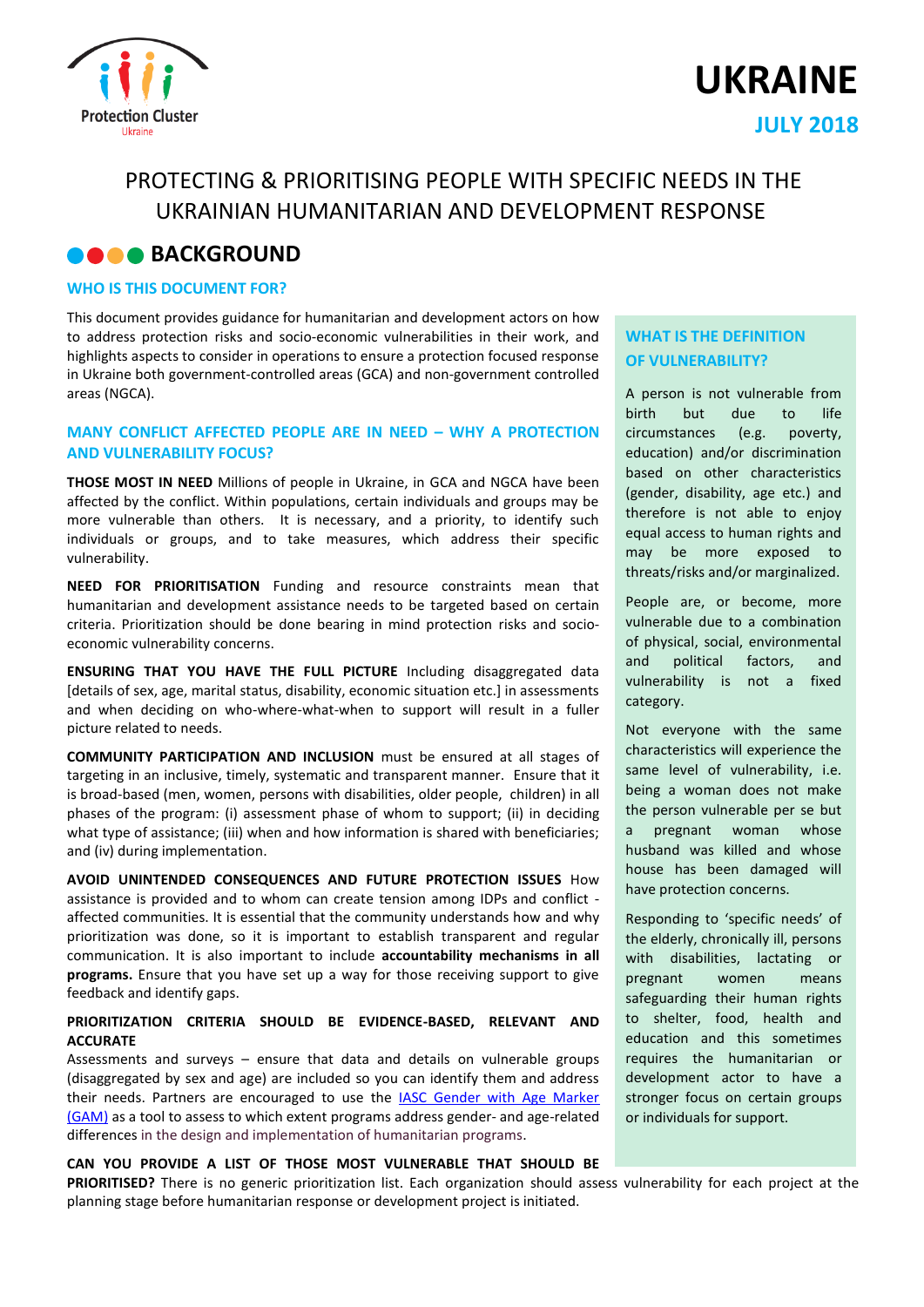## **• • CONDUCT VULNERABILITY ANALYSIS WHEN PLANNING ASSISTANCE**

**PEOPLE FROM CONFLICT-AFFECTED AREAS:** consider who is most vulnerable, including areas where access is difficult and areas where the limited number of humanitarian actors are present. **Within NGCA, consider different groups in relation to their displacement experience:** non-displaced conflict-affected population, people displaced within NGCA and from GCA, as well as returnees from GCA and other countries.

**EQUALITY OF RESPONSE:** avoid creating a divide between groups, for instance, by including host communities in your response. In small communities affected by the ongoing hostilities, it may be necessary to provide assistance to all residents to avoid tensions.

### **INTERNALLY DISPLACED PERSONS IN GCA**

**WHY? While not all IDPs are necessarily vulnerable, displacement can place them into situations of increased vulnerability, especially for persons at risk based on their profile, life circumstances and lack of support networks.**  Please consider the following factors if prioritizing the displaced:

- Duration of displacement: have they depleted their resources (savings)?
- Access to assistance: Are they already receiving any kind of assistance (Government, NGOs, etc.)?
- Access to documentation: Are there individuals without documents and therefore cannot register as IDPs?
- Psychosocial assistance: Are there persons who have experienced trauma and are in need of PSS?
- Displaced persons at risk of eviction from collective centers.

#### **PERSONS LIVING WITHIN 2O KM ON BOTH SIDES OF THE CONTACT LINE**

**WHY? They have different needs living in areas under continuous shelling and presenting threat to life (including Explosive Remnants of War (ERW)). They are likely to have less access to employment opportunities and services (disruption of services) as well as to assistance. It is more difficult to ensure their rights (ex: how to ensure compensation if the house is destroyed?) Persons living along the contact line are going through traumatic events and may have faced human rights violations.** Please consider the following factors if prioritizing persons living along the contact line:

- Have family members been killed/injured during the conflict?
- Are the persons suffering from additional economic hardship, lost their job or cannot use their farmland due to mine contamination or proximity to the contact line?
- Is there an access issue? Can humanitarian workers access their village or can people leave their village to access assistance? Is freedom of movement restricted? If not, how to address this in order to reach people in need?
- Are they receiving humanitarian assistance from other actors?
- Will your actions expose the people targeted to harm? Are we putting them at risk vis-à-vis their environment?
- What is the situation of people (children, older persons, persons with disabilities etc.) living in institutions?

#### **PEOPLE LIVING IN NGCA**

**WHY? Persons in NGCA and near the contact line may be among the most vulnerable. They face human rights violations including major protection concerns such as right to life (shelling, mines, ERW and UXOs); economic isolation with suspension of pensions and social benefits and restricted movement across the contact line; absence of local authorities in some villages.** 

**Access to fundamental economic and social rights, including those related to an adequate standard of living, and the highest attainable standard of physical and mental health is curtailed in the current circumstances. Access to medication is an acute issue: shortage of medical supplies for TB, HIV, Opioid Substitute Therapy, for chronic illnesses such as diabetes, kidney and heart conditions.** Please consider these factors if prioritizing people living in NGCA:

- Are the persons suffering under additional economic hardship, lost their job or cannot use their farmland due to mine contamination?
- Is the area or target group covered by assistance? Rural or isolated villages may be receiving less attention.
- Have family members been killed/injured during the conflict?
- Have members of the families been detained or are missing?
- Persons living in institutions which have been cut off from services and staff payments may need additional attention
- Do people have particular issues when it comes to housing, land and property (HLP) rights?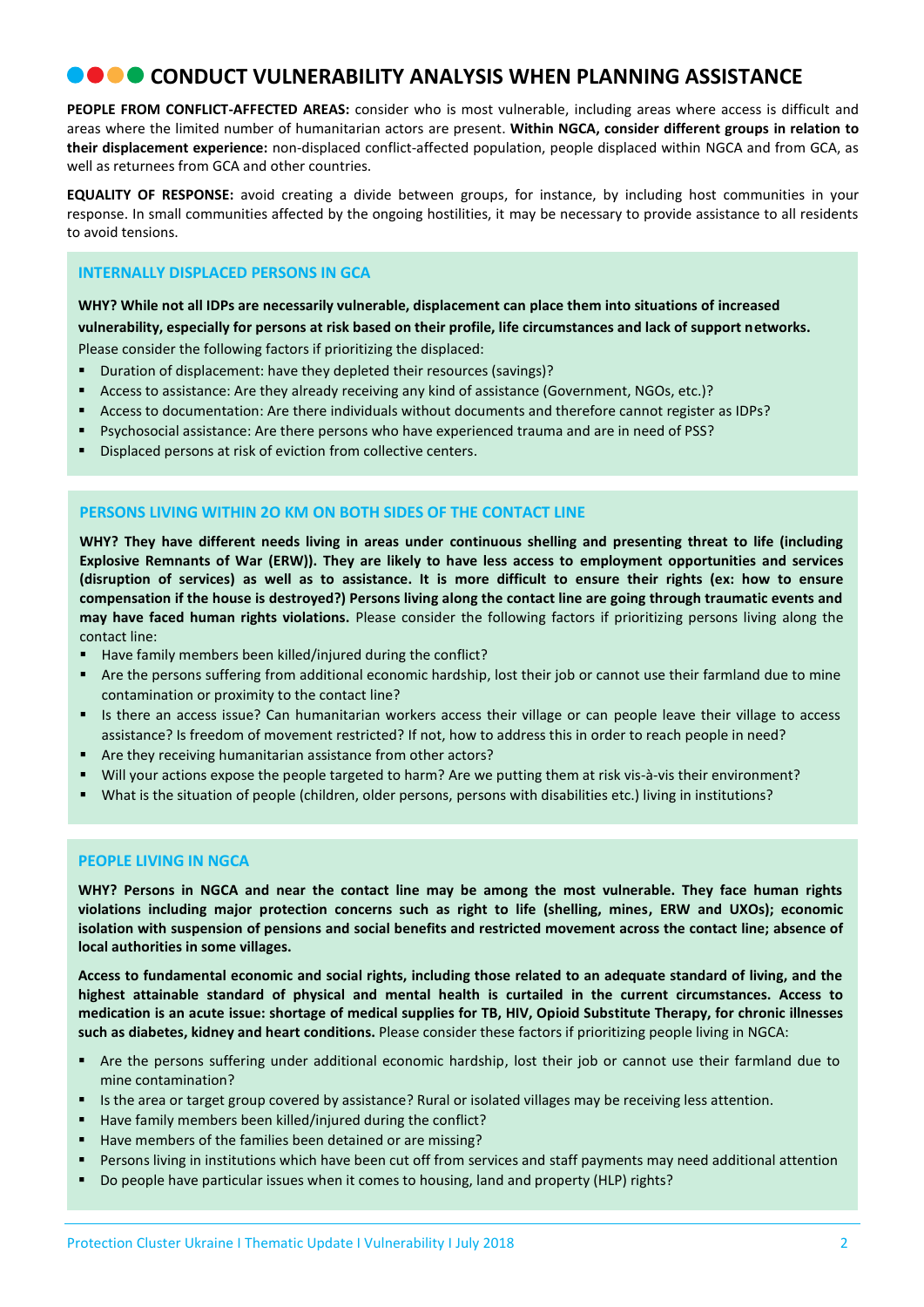## **COO** KEY VULNERABLE GROUPS AND PROTECTION FACTORS TO CONSIDER

This will help to identify those persons for whom it will be harder to recover without support or who may face particular protection risks if assistance is delayed. Ensure disaggregation by sex and age for better analysis of issues and risks.

**LOCATION OF HOUSEHOLD:** e.g. NGCA, along the contact line, in an area with no presence of humanitarian actors.

**PERSONAL FACTORS:** Household composition, older people, children. Specific needs of family members.

**SOCIO-ECONOMIC FACTORS:** Level of poverty, loss of livelihoods, assets, seasonality, vulnerability, etc.

**DOCUMENTATION:** Do people have the documents they need to register as IDPs and access services?

### **PERSONS WITH DISABILITIES OR INJURY<sup>1</sup>**

**WHY? They have specific needs in regards to shelter; access to services; health; NFIs, wash facilities, may not have the required documents to prove their disability/injury/sickness etc. and are likely to face more difficulties in accessing services. Please consider the following factors if prioritizing persons with disabilities or injured:** 

- Does a person with disability encounter any discrimination?
- Is the disability linked to an injury that was caused by the conflict?
- **Does the disability/injury impacts daily life and restrict independent movement e.g. access to toilets, collective centres** or employment?
- Does the person with disability/injured person receive support to assist with daily life?
- Does the person with disability /injured person have access to specific services (medical, rehabilitation, etc.)?
- Is the person with disability/injured the main breadwinner and how does that impact the household?
- If untreated (for lack of access to medical care), would the injury lead to disability?

1 *Including an adult or child who is physically or mentally impaired by illness, infection or injury which impacts daily life and restricts independent movement*

#### **PERSONS WITH CHRONIC ILLNESS AND SERIOUS MEDICAL CONDITIONS** (INCLUDING MENTAL HEALTH ISSUES)

**WHY? People with chronic illness and serious medical condition are under care treatment of a medical doctor. That require regular medical attention and medication. Their life can be at risk if their treatment is interrupted and they may require targeted assistance for survival. Please consider the following factors if prioritizing persons with chronic illnesses:** 

- Are they able to have continuous access to their medication (especially in NGCA)?
- Are they receiving any state support (free of charge medication)? Do they require targeted assistance for survival?
- Does the condition require a specific diet?

#### **OLDER PERSONS**

**WHY? They may suffer from health problems and/or have difficulty in adjusting to their new environment and knowing where to seek assistance, in particular those who have been separated from usual caregivers. Please consider the following factors if prioritizing older persons:** 

- Does the older person lack external support to assist with daily life?
- Does the older person have contact with family members?
- Does the older person also have a medical condition that requires additional support?
- Does the older person have dependents? Especially minor children or adult dependents with disabilities/serious medical condition.
- If the older person is in NGCA, pension entitlements are limited and irregular there.
- If the older person is an IDP, pension and other benefits may be interrupted due to verification exercises.